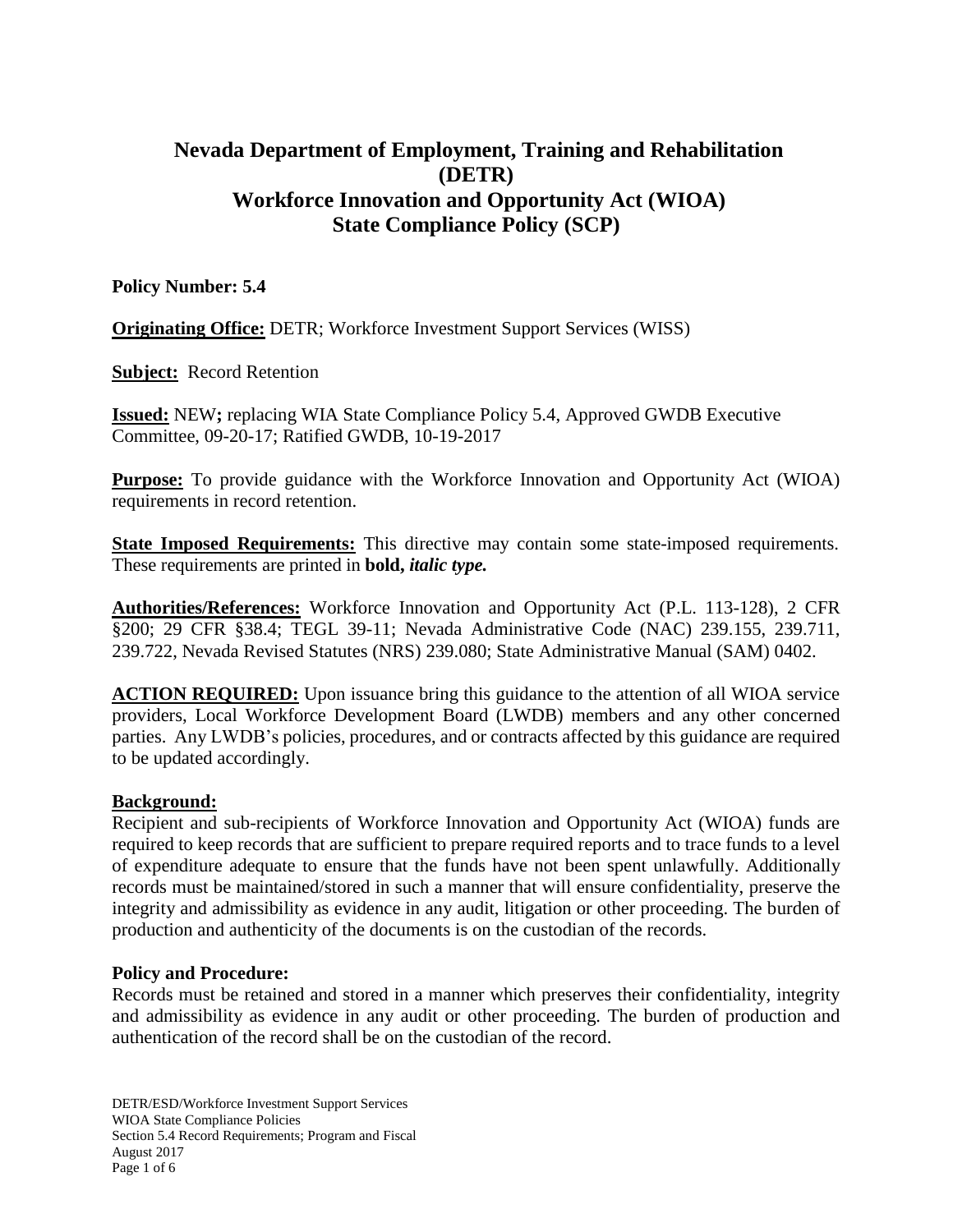## **Handling and Protection of Personally Identifiable Information: (PII) (TEGL 39-11)**

Federal law, OMB Guidance, and Departmental and Employment & Training Administration (ETA) polices require that PII and other sensitive information be protected. ETA has examined the ways its grantees, as stewards of Federal funds, handle PII and sensitive information and has determined that to ensure ETA compliance with Federal law and regulations, grantees must secure transmission of PII and sensitive data developed, obtained, or otherwise associated with ETA funded grants.

Grantees must take the steps necessary to ensure the privacy of all PII obtained from participants and/or other individuals and to protect such information from unauthorized disclosure. Grantees must maintain such PII in accordance with the ETA standards for information security described in this TEGL and any updates to such standards provided to the grantee by ETA. Grantees who wish to obtain more information on data security should contact *DETR/WISS* or their Federal Project Officer (FPO).

Grantees further acknowledge that all PII data obtained through their ETA grant shall be stored in an area that is physically safe from access by unauthorized persons at all times and the data will be processed using grantee issued equipment, managed information technology (IT) services, and designated locations approved by ETA. Accessing, processing, and storing of ETA grant PII data on personally owned equipment, at off-site locations e.g., employee's home, and non-grantee managed IT services, e.g., Yahoo mail, is strictly prohibited unless approved by ETA.

Grantees must have their policies and procedures in place under which grantee employees and other personnel, before being granted access to PII, acknowledge their understanding of the confidential nature of the data and the safeguards with which they must comply in their handling of such data as well as the fact that they may be liable to civil and criminal sanctions for improper disclosure.

Recommendations: Protected PII is the most sensitive information that you may encounter in the course of your grant work, and it is important that it stays protected. Grantees are required to protect PII when transmitting information, but are also required to protect PII and sensitive information when collecting, storing and/or disposing of information as well. Outlined below are some recommendations to help protect PII:

- Before collecting PII or sensitive information from participants, have participants sign releases acknowledging the use of PII for grant purposes only.
- Whenever possible, ETA recommends the use of unique identifiers for participant tracking instead of SSNs. While SSNs may initially be required for performance tracking purposes, a unique identifier could be linked to the each individual record. Once the SSN is entered for performance tracking, the unique identifier would be used in place of the SSN for tracking purposes. If SSNs are to be used for tracking purposes, they must be stored or displayed in a way that is not attributable to a particular individual, such as using a truncated SSN.
- Use appropriate methods for destroying sensitive PII in paper files (i.e., shredding or using a burn bag) and securely deleting sensitive electronic PII.
- Do not leave records containing PII open and unattended.
- Store documents containing PII in locked cabinets when not in use.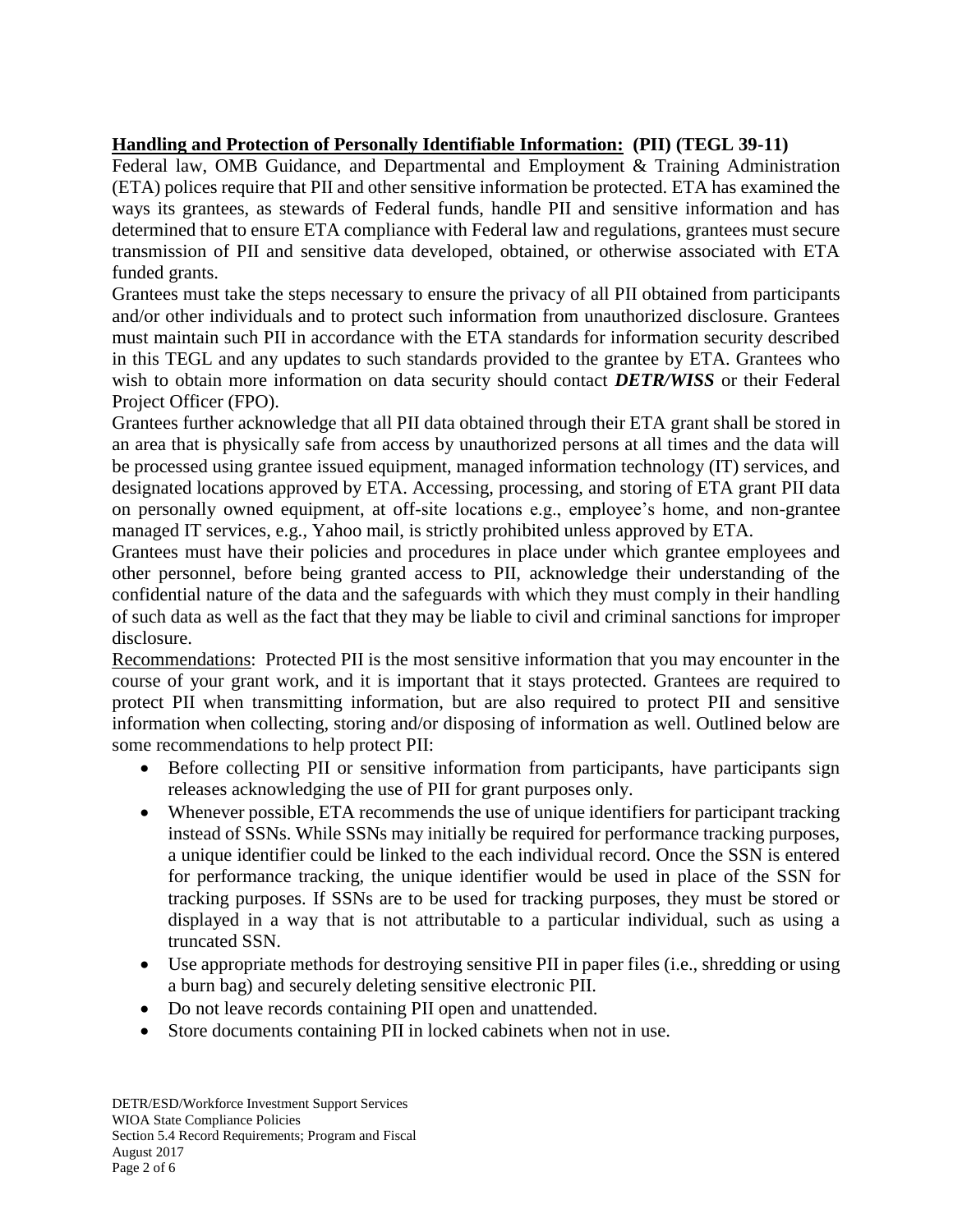• Immediately report any breach or suspected breach of PII to the FPO responsible for the grant, and to ETA Information Security at ETA.CSIRT@dol.gov, (202) 693-3444, and follow any instructions received from officials of the Department of Labor.

## **Access to Records: (2 CFR§ 200.336)**

(a) Records of non-Federal entities. The Federal awarding agency, Inspectors General, the Comptroller General of the United States, and the pass-through entity, or any of their authorized representatives, must have the right of access to any documents, papers, or other records of the non-Federal entity which are pertinent to the Federal award, in order to make audits, examinations, excerpts, and transcripts. The right also includes timely and reasonable access to the non-Federal entity's personnel for the purpose of interview and discussion related to such documents.

(b) Only under extraordinary and rare circumstances would such access include review of the true name of victims of a crime. Routine monitoring cannot be considered extraordinary and rare circumstances that would necessitate access to this information. When access to the true name of victims of a crime is necessary, appropriate steps to protect this sensitive information must be taken by both the non-Federal entity and the Federal awarding agency. Any such access, other than under a court order or subpoena pursuant to a bona fide confidential investigation, must be approved by the head of the Federal awarding agency or delegate.

(c) Expiration of right of access. The rights of access in this section are not limited to the required retention period but last as long as the records are retained. Federal awarding agencies and passthrough entities must not impose any other access requirements upon non-Federal entities.

#### **Limitation of Public Access to Records:**

Personal records of program registrants will be private and confidential, and will not be disclosed to the public. Personal information may be made available to partners or service providers on a selective basis consistent with the registrant's signed "Release of Information" form. In addition, this information may be made available to persons or entities having responsibilities under WIOA including representatives of:

- The Department of Labor
- The Governor
- WIOA Grant Recipients and Public Agencies
- Local Area Sub-recipients

The conditions under which information may be released or withheld are shown below:

- WIOA registrants will have access to all information concerning themselves as individuals unless the records or information are exempted from disclosure.
- The names of LWDB staff and sub-recipient staff in positions funded by WIOA, in part or in whole, will be a matter of public record. Other information pertaining to these recipient or sub-recipient employees will be made available to the public in the same manner and to the same extent as such information is made available regarding staff in positions not funded by WIOA.

Reference WIOA Sec. 185(a)(4).

## **Fiscal Record Retention Requirements: (2 CFR** §**200.333(a)-(e))**

DETR/ESD/Workforce Investment Support Services WIOA State Compliance Policies Section 5.4 Record Requirements; Program and Fiscal August 2017 Page 3 of 6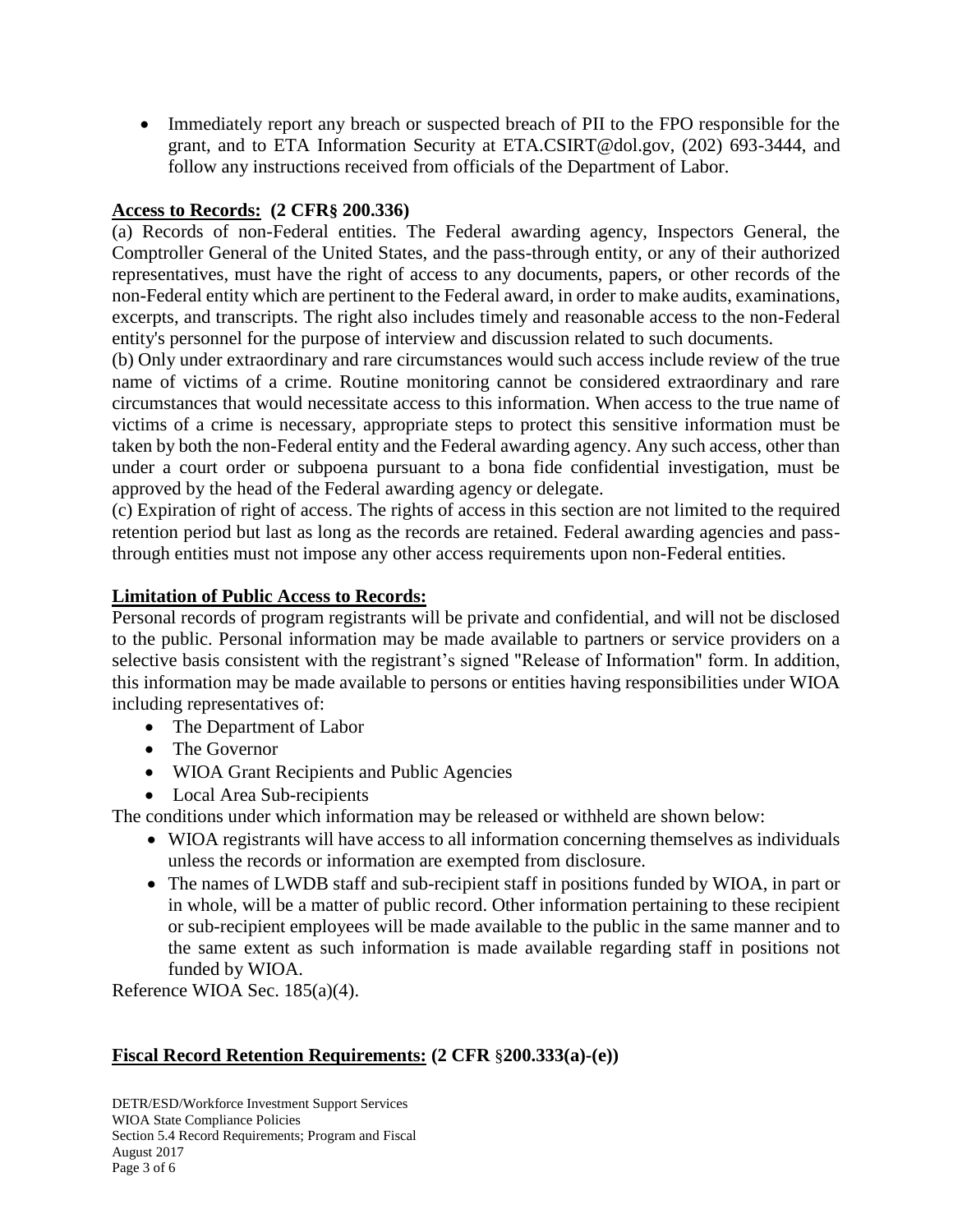Financial records, supporting documents, statistical records, and all other non-Federal entity records pertinent to a Federal award must be retained for a period of three years from the date of submission of the final expenditure report or, for Federal awards that are renewed quarterly or annually, from the date of the submission of the quarterly or annual financial report, respectively, as reported to the Federal awarding agency or pass-through entity in the case of a subrecipient. Federal awarding agencies and pass-through entities must not impose any other record retention requirements upon non-Federal entities. The only exceptions are the following:

(a) If any litigation, claim, or audit is started before the expiration of the **[***5 year period State imposed*], the records must be retained until all litigation, claims, or audit findings involving the records have been resolved and final action taken.

(b) When the non-Federal entity is notified in writing by the Federal awarding agency, cognizant agency for audit, oversight agency for audit, cognizant agency for indirect costs, or pass-through entity to extend the retention period.

(c) Records for real property and equipment acquired with Federal funds must be retained for **[***5 years State imposed***]** after final disposition.

(d) When records are transferred to or maintained by the Federal awarding agency or pass-through entity, the 3-year retention requirement is not applicable to the non-Federal entity.

(e) Records for program income transactions after the period of performance. In some cases recipients must report program income after the period of performance. Where there is such a requirement, the retention period for the records pertaining to the earning of the program income starts from the end of the non-Federal entity's fiscal year in which the program income is earned. Reference 29 CFR **§**38.43

### **Required Maintenance of Records by Recipients: (29 CFR §38.43)**

(a) Each recipient must maintain the following records, whether they exist in electronic form (including email) or hard copy, for a period of not less than three years **[***5 years State imposed***]** from the close of the applicable program year:

(1) The records of applicants, registrants, eligible applicants/registrants, participants, terminees, employees, and applicants for employment; and

(2) Such other records as are required under this part or by the Director.

(b) Where a discrimination complaint has been filed or compliance review initiated, every recipient that possesses or maintains any type of hard-copy or electronic record related to the complaint (including records that have any relevance to the underlying allegations in the complaint, as well as records regarding actions taken on the complaint) or to the subject of the compliance review must preserve all records, regardless whether hard-copy or electronic, that may be relevant to a complaint investigation or compliance review, and maintain those records for a period of not less than three years **[***5 years State imposed***]** from the date of final action related to resolution of the complaint or compliance review.

#### **Document Destruction:**

The custodians of record are responsible for the ongoing process of identifying its records, which have met the required retention period, and overseeing their destruction. Destruction of financial personally identifiable information (PII) and personnel-related document will be accomplished by shredding, incineration or approved disposal method which ensures the information contained in the record cannot be retrieved or reconstructed. *Reference NRS 239.080 and NAC 239.711-745.*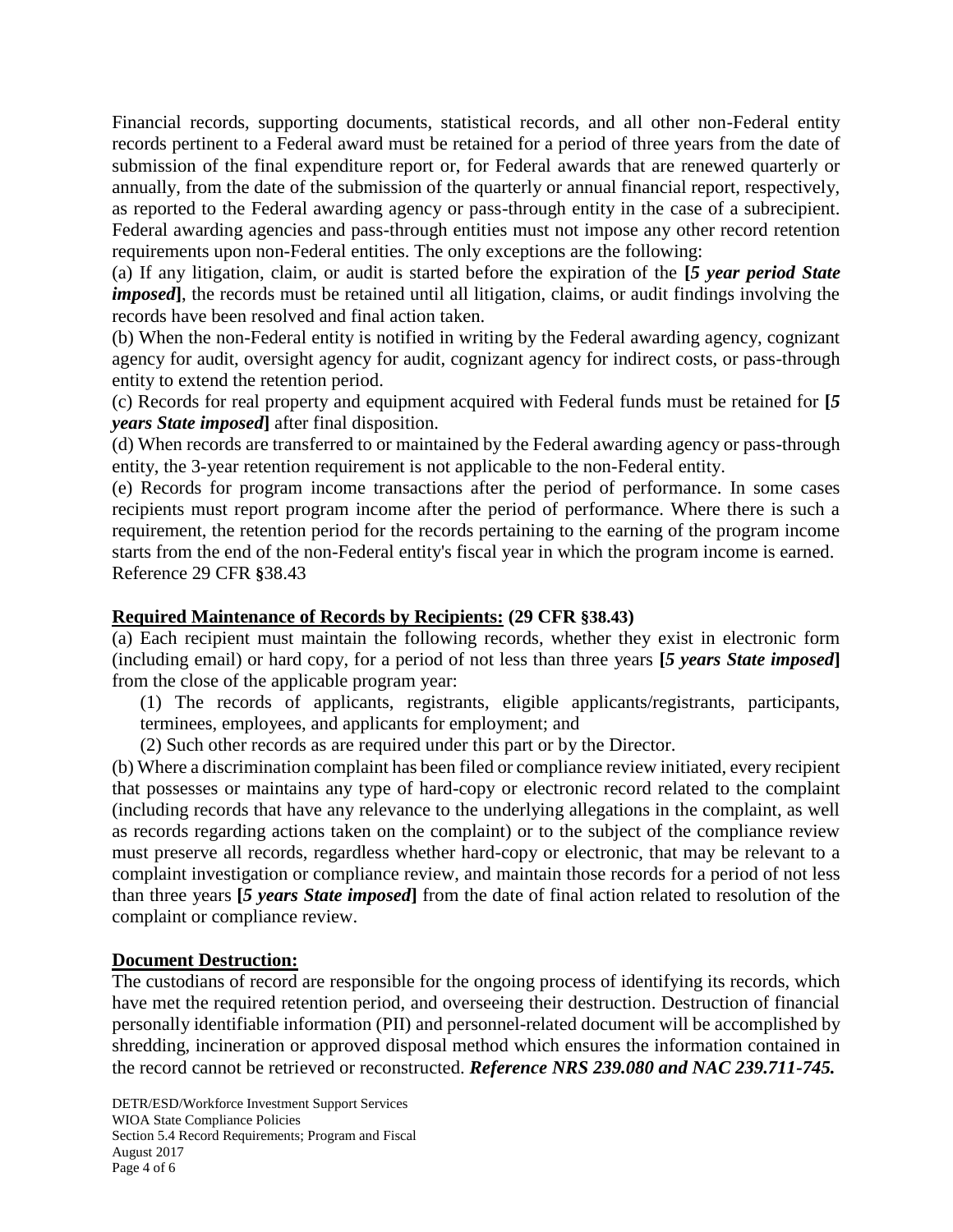### **Compliance:**

Failure on the part of employees to follow the agency policy can result in possible civil and criminal sanctions against the Organization and its employees and possible disciplinary action against responsible individuals. The Custodian of Records and/or the Executive Director will periodically review their procedures with legal counsel or the organization's certified public accountant to ensure that they are in compliance with current regulations.

## **Eligible Training Provider (ETP):**

*LWDB and subrecipients, as appropriate, will maintain records on ETPs, participants, complaints and investigations sufficient to track performance, cost, eligibility complaint resolution and American's with Disabilities Act (ADA) and Equal Employment Opportunity (EEO) requirements for a minimum of five (5) years. Reference SCP 1.12 and 1.13 for more detail on ETP and ETPL.*

## **Local Board Policy Requirements Summary:**

All records, regardless of the media on which they reside must be retained for the minimum retention period by the nature of the record. Electronic records shall not be denied legal effect or enforceability as related to this policy. The custodian must ensure that the method used ensures that the security safeguards and protections are sufficient for the records to be accepted by a court as evidences. Additionally, the custodian must ensure that a satisfactory plan of recovery exists should critical records be lost in the event of fire, vandalism, or natural/other disaster.

#### *LWDBs must have written policy, approved by their Board, covering aspects of record handling, including PII, retention, retention period(s), document destruction, public access to records, and ETPs.*

### **(WIOA Sec. 185)**

All grantee's and sub-grantee's contracts must contain provisions that:

- allow access by the grantee, the sub-grantee, the Federal grantor agency, the Comptroller General of the United States, or any of their duly authorized representatives to any books, documents, papers, and records of the contractor which are directly pertinent to that specific contract for the purpose of making audits, examinations, excerpts, and transcriptions; and
- pursuant to WIOA Contract mandate, retention of all required records *is five (5) years* after grantees or sub-grantees make final payments or for a period of not less than *five (5) years* from the date of final resolution of an audit, litigation or other action, whichever date is later.
- The LWDB will ensure all subrecipients will be required to include appropriate record retention procedures in their contractual agreement and must ensure compliance through regular monitoring procedures. In the event of the termination of a relationship with a subrecipient, the LWDB shall be responsible for the maintenance and retention of the subrecipient records for those unable to retain them.